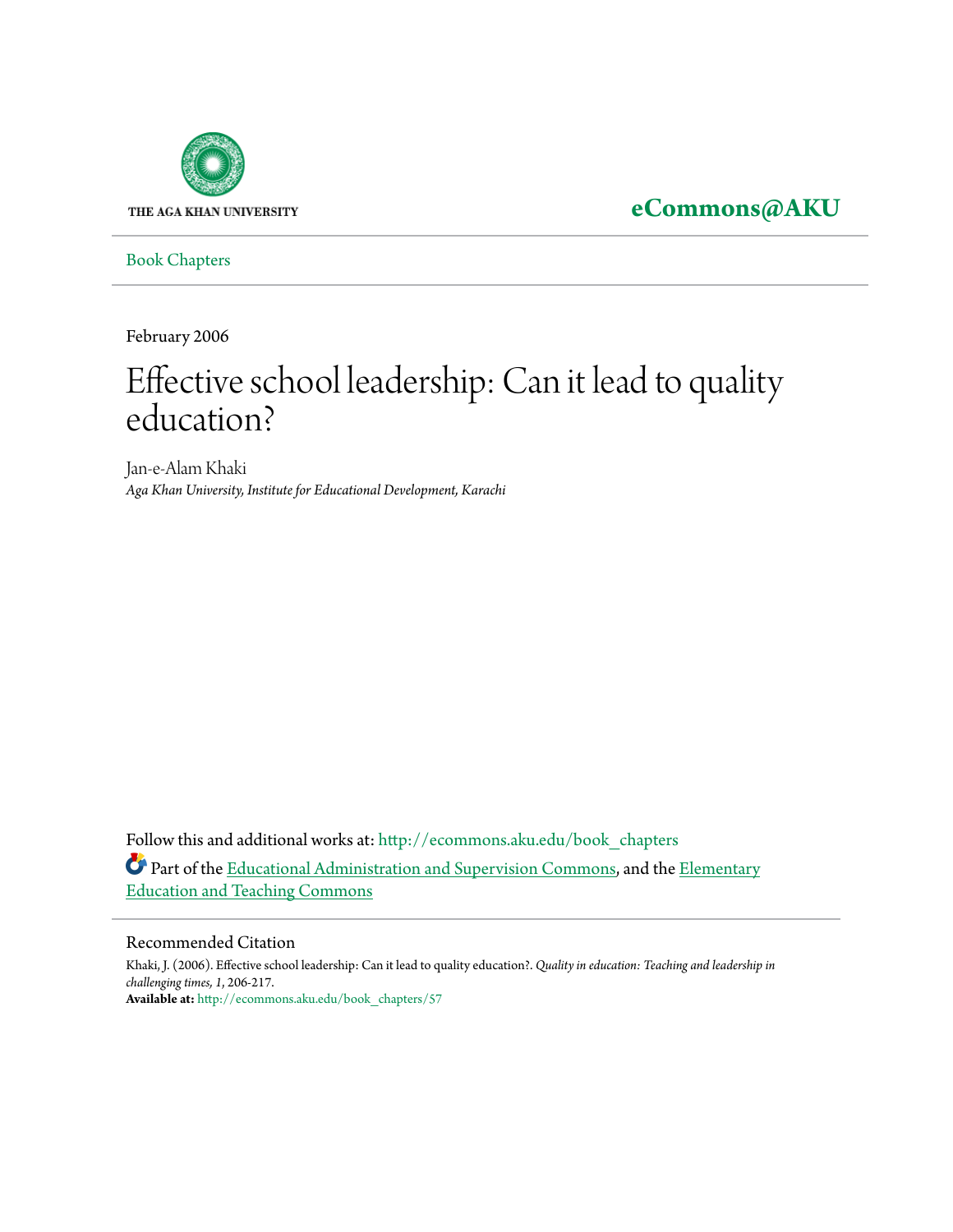## **Effective School Leadership: Can it Lead to Quality Education?**

*Jan-e-Alam Khaki, AKU-IED, Pakistan* 

## **Abstract**

*This paper examines the role of effective leaders in bringing about quality in teaching and learning in schools. It is based on my doctoral empirical research undertaken during 2000-2005 under the auspices of the University of Toronto's Ontario Institute of Studies in Education (OISE/UT), Canada. My study explores the roles, beliefs and behaviors of three reputationally effective secondary school headteachers in Karachi, Pakistan, in three types of schools – government, community and independent, assuming that contextual factors will influence the nature of leadership.* 

*The findings reveal that all three heads' beliefs and practices show similarity in a vision of providing quality education, balanced between Islamic teachings and values, and modern, secular content and skills. As managers and leaders, the heads focused on building an environment conducive to better teaching and learning, enabling teacher development, and fostering productive relations within and outside their schools. They differed, however, in their rationale, strategies and application of these strategies, due largely to differences in their personal histories, specific beliefs and values, and organizational settings.* 

## **Introduction**

The importance of the role of headteachers in making schools better for teaching and learning has been fairly established by a wide array of studies all over the world. "Scratch the surface of an excellent school", say Leithwood and Riehl (2003), "and you are likely to find an excellent principal. Peer into a failing school, and you will find weak leadership" (p. 1). Reviewing the leadership literature, Barth (1990) sums up his conclusions in the dictum, "Show me a good school, and I'll show you a good principal" (p. 64).

Though scant, yet the school improvement literature in the developing world also suggests that the role of heads is significant in improving schools (Abdulalishoev, 2000; Bacchus, 2001; Simkins, T. Garrett, V. Memon, M,. & Nazirali, R., 1998; Memon, 2000; Halai, 2002; Shafa, 2003; Wheeler et al. 2001; Yusufi, 1998). Shafa's 2003 study in the context of developing countries (such as Pakistan)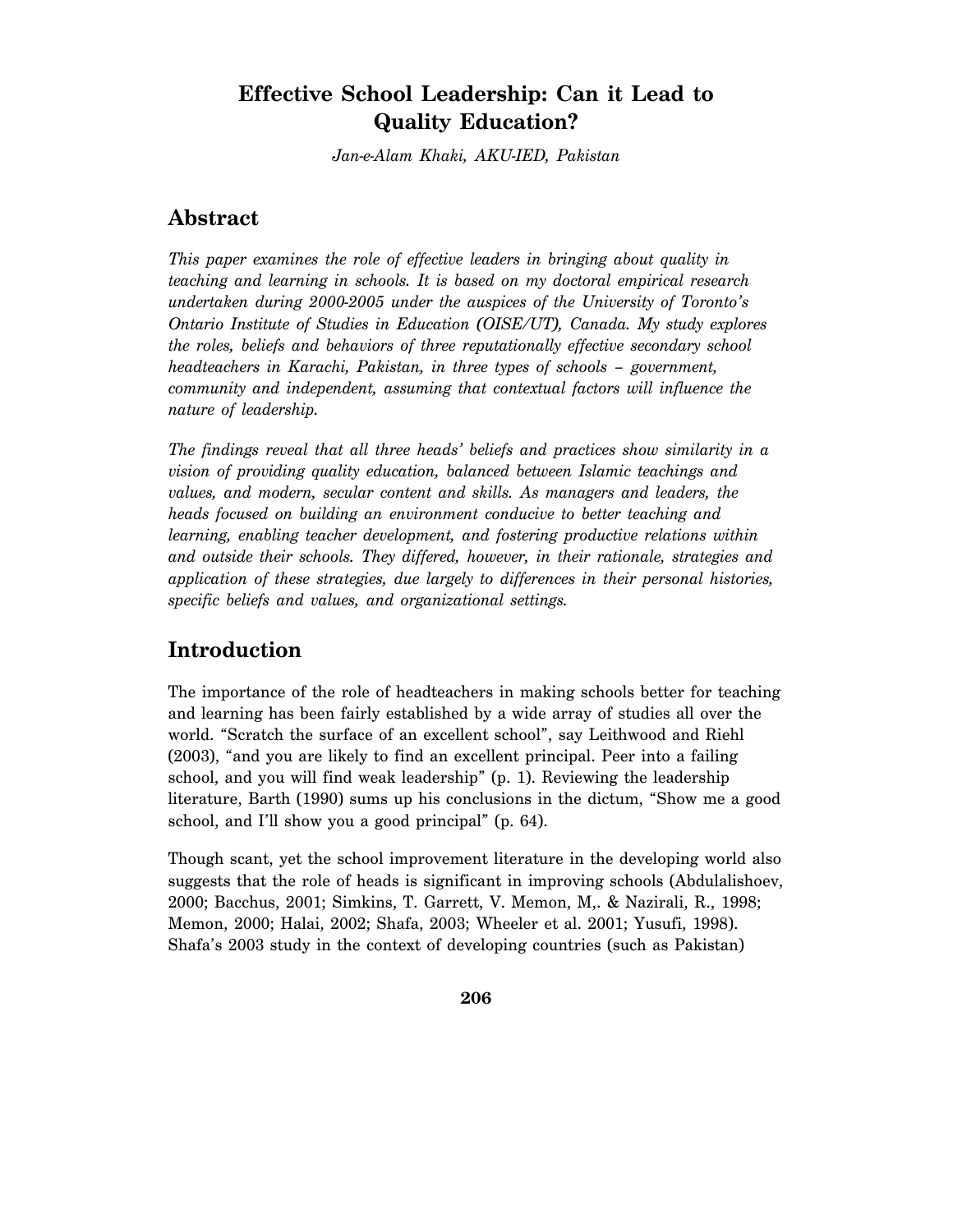argues that efforts to bring about a change in teaching practice are often stalled by a "lack of appreciation and commitment from the headteachers" (p. 14). My own experience of school improvement efforts at the Aga Khan University's Institute for Educational Development

(AKU-IED), supports the evidence that the role of school heads is important for any meaningful school improvement (Simkins, T., Charles, S., Memon, M., & Khaki, J. A., 2001).

This study is a step towards the direction of providing further insights to developing theories about headteachers' practices. This is critical because theories of leadership or models drawn from the industrialized societies cannot be automatically applied in developing countries, because of inherent differences in many factors, such as school management, administration practices, ideologies, curriculum orientations, and so on. Many of the researchers from the West warn against generalizing their findings to the contexts of the developing world (Bajunid, 1994; Berrel & Gloet, 1999; Chapman, 2002; Duke, 1991; Sapre, 2000).

My study, therefore, is an attempt to fill this gap by looking at school leadership in developing countries to help construct a robust knowledge-base, which would be utilized to improve both practices and policies regarding school leadership.

## **Methodology of the Study**

This paper studied three head teachers from public, community and independent secondary schools in Karachi, who were reputed to be effective in the public's eye. The rationale was to gain deeper insights about the nature of these heads' roles; their beliefs and behaviors; as well as the factors that influence them. In order to explore these dimensions, multiple data sources were used, including interviews, observations and relevant documents. Three weeks were intensively spent with each school's head, as well as interacting with the school staff during the school year. Various occasions and events of the school life were also attended in order to obtain further data from multiple observations.

The study explored the headteachers' behaviors in their actual settings by observation, interviews and gathering data from other individuals, such as fellow teachers, students, parents, and school governing members. Individuals, like these heads, can hardly be studied without looking at their relationship with those who work with them. The study therefore, attempted not only to understand the heads, but also some of the "significant others" (teachers,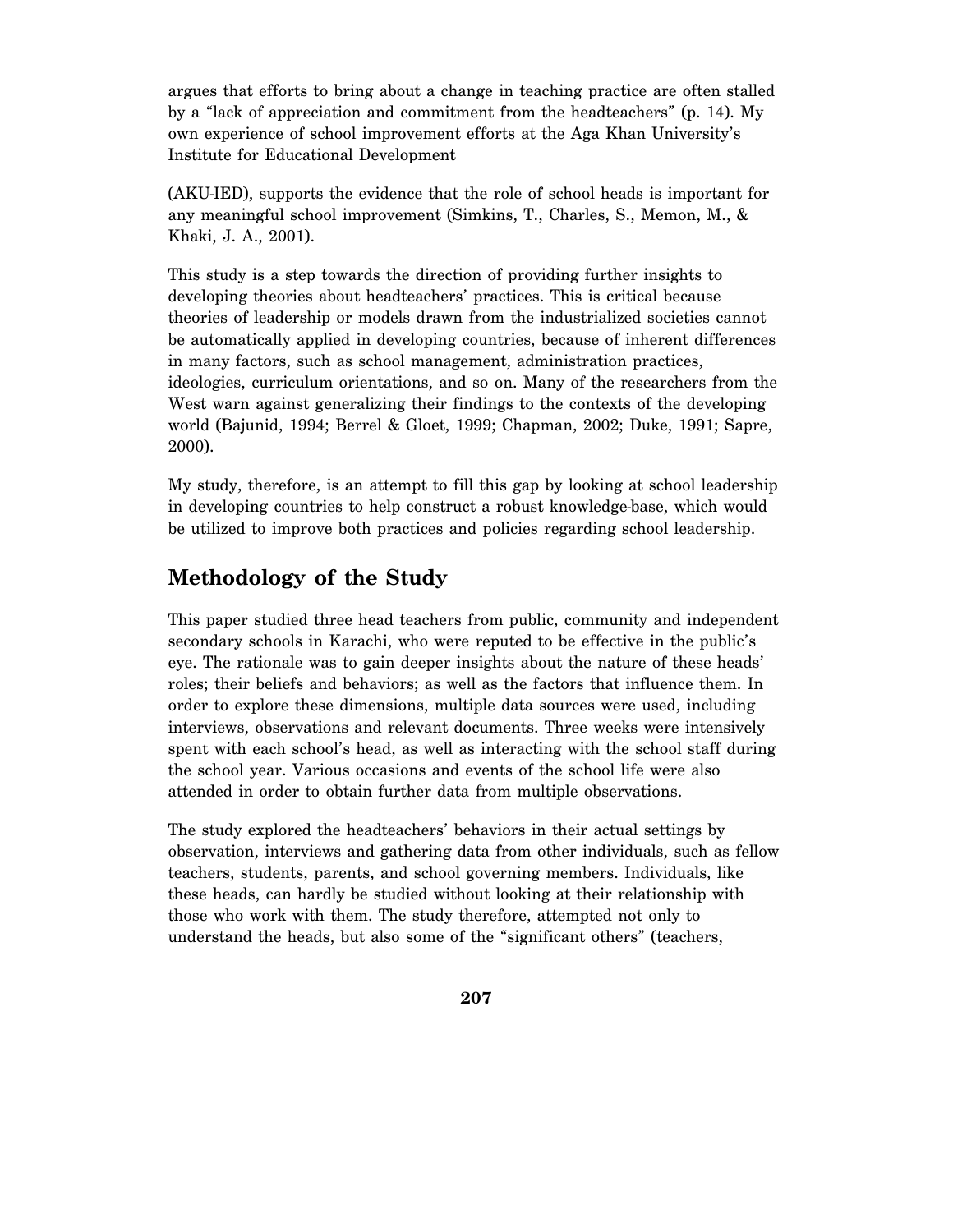students and officials). Data was also gathered from other sources, including school records, heads' reflective journals, and other documents, which provided insights about the beliefs and behaviors of the heads under study.

Before discussing the findings, a brief description is given of the heads and their schools, in order to provide a sense of context.

## **Research Participants and the Context**

The study selected one school head, named in the study as Naz Sahib, from a government secondary school. The school had a population of around 490 students and around 35 teachers. Naz Sahib had served this school for three years at the start of the study. This was his first tenure as a secondary school head. His career spanned over three decades serving different schools and different positions. He was also serving as an Assistant Sub Divisional Education Officer (SDEO), in the Department of Education. Being an SDEO, he looks after around 80 primary schools, as the chief of several supervisors in a single school district in Karachi. He had been appointed by the Education Department in the school, as he was seen as a "tough person" to handle the socio-political issues of the area within which the school is situated. The staff reported that the said is regarded as a "top" school in the Karachi Central District.

The other headteacher, named in the study as "Fatima Apa", served an English medium community school, comprising of three major branches of schools, having around 1680 students and 108 teachers altogether. The school is part of a larger chain of schools run by the community. When the study was started with her, she was promoted to become the head of the entire school network, having previously served in the Boys' Branch for around 10 years as its founder-head.

The third research participant is named "Khadija Apa", serving what is described as a "New Age School". The name of the school represents the spirit of the school which is meant for the coming generations. Khadija Apa comes from a military and religious background (her father served in the Pakistan army). She studied medicine and worked as a doctor for some time overseas. Due to some critical incident, Khadija Apa's family decided to come back to Pakistan and establish a school to teach "Islamic values". In 1990, she established her own "value-based school", the New Age School, with the vision of providing "quality education through academic excellence based on values resulting in leadership qualities" by creating "a happy place to learn".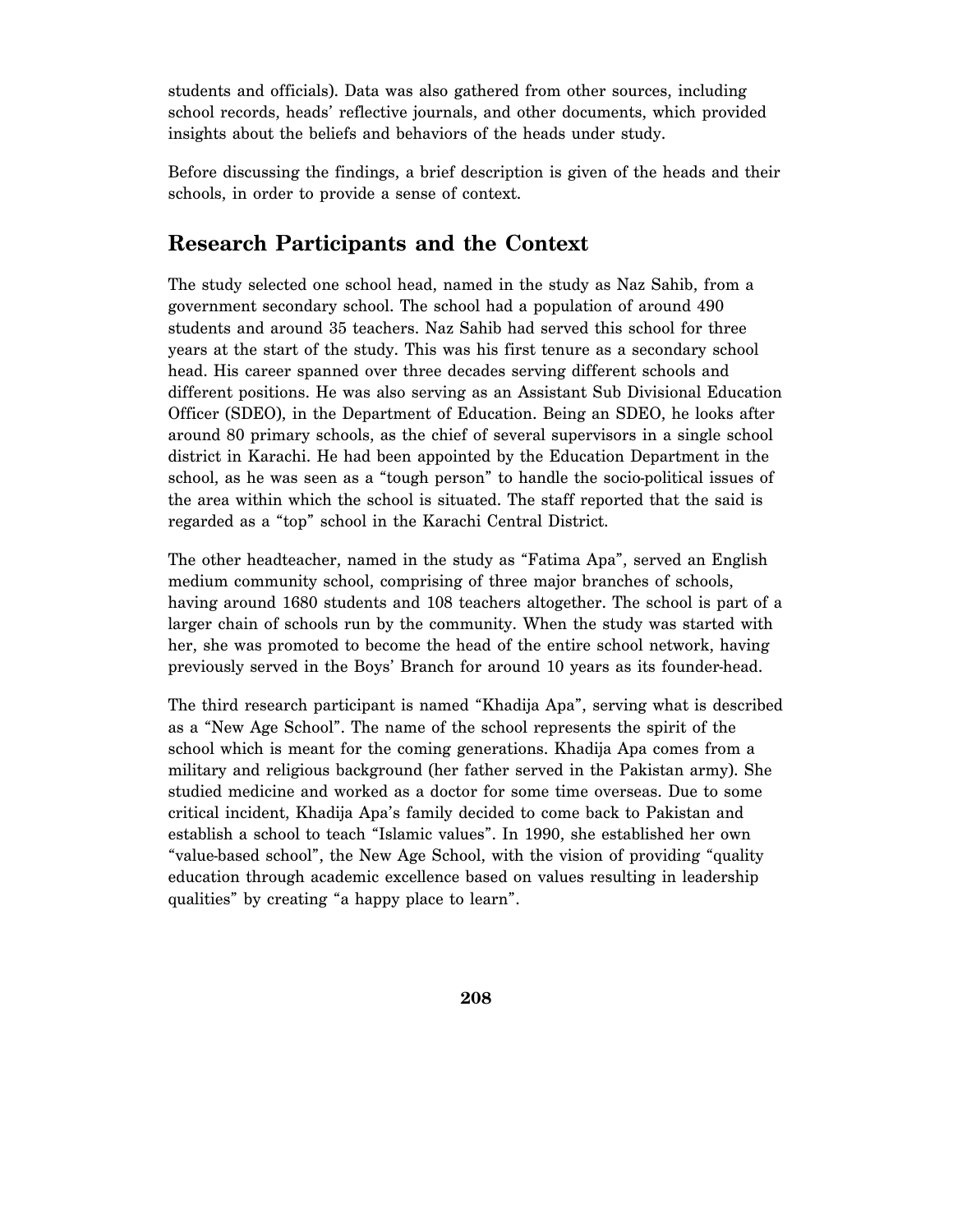Thus, the research participants came from different backgrounds in terms of their family, schooling, and training. Their schools also differed largely in terms of student intake, their orientation and emphasis in their curriculum.

We now move on to the findings and their analysis, in terms of what was common and what was different among the three heads. The thematic analysis has led to the categorization of the findings under five major headings which are briefly discussed below.

## **Key Findings and Discussion**

In the beginning of the study, the question was raised: What are the prevailing roles, beliefs and behaviors of effective headteachers in government and private urban secondary schools in Karachi, Pakistan? This question assumed that successful and effective head teachers play roles in entertaining beliefs and exhibiting behaviors that tend to make them "different" from many a "typical" head teacher. This assumption led to two more questions: What are the sociocultural factors that inform and/or influence heads' beliefs and behaviors? How do the key stakeholders (e.g., students, teachers, parents and school-related district officials/governors) view effective headteachers?

To investigate these questions, the study explored the beliefs and behaviors of three reputedly "effective" heads in Karachi in three types of schools (public, community and independent). The three heads for the study were selected on the basis of their reputed "effectiveness", generally because their schools achieved high pass rates in the Matriculation Board and O levels exams, and the already mentioned fact that the said heads were reputed to be highly "effective" by various stakeholders.

The findings regarding the three heads' roles, beliefs, behaviors, and influencing factors in the three different types of schools in Pakistan, reflect many commonalties and individualities. The comparative analysis of the data led to five key findings about the roles, beliefs and behaviors that the three heads have in common:

- 1. Having a passionate vision to develop their schools;
- 2. Making efforts to balance religious and secular education, leading to a prophetic professional role;
- 3. Developing their schools as conducive places for teaching and learning;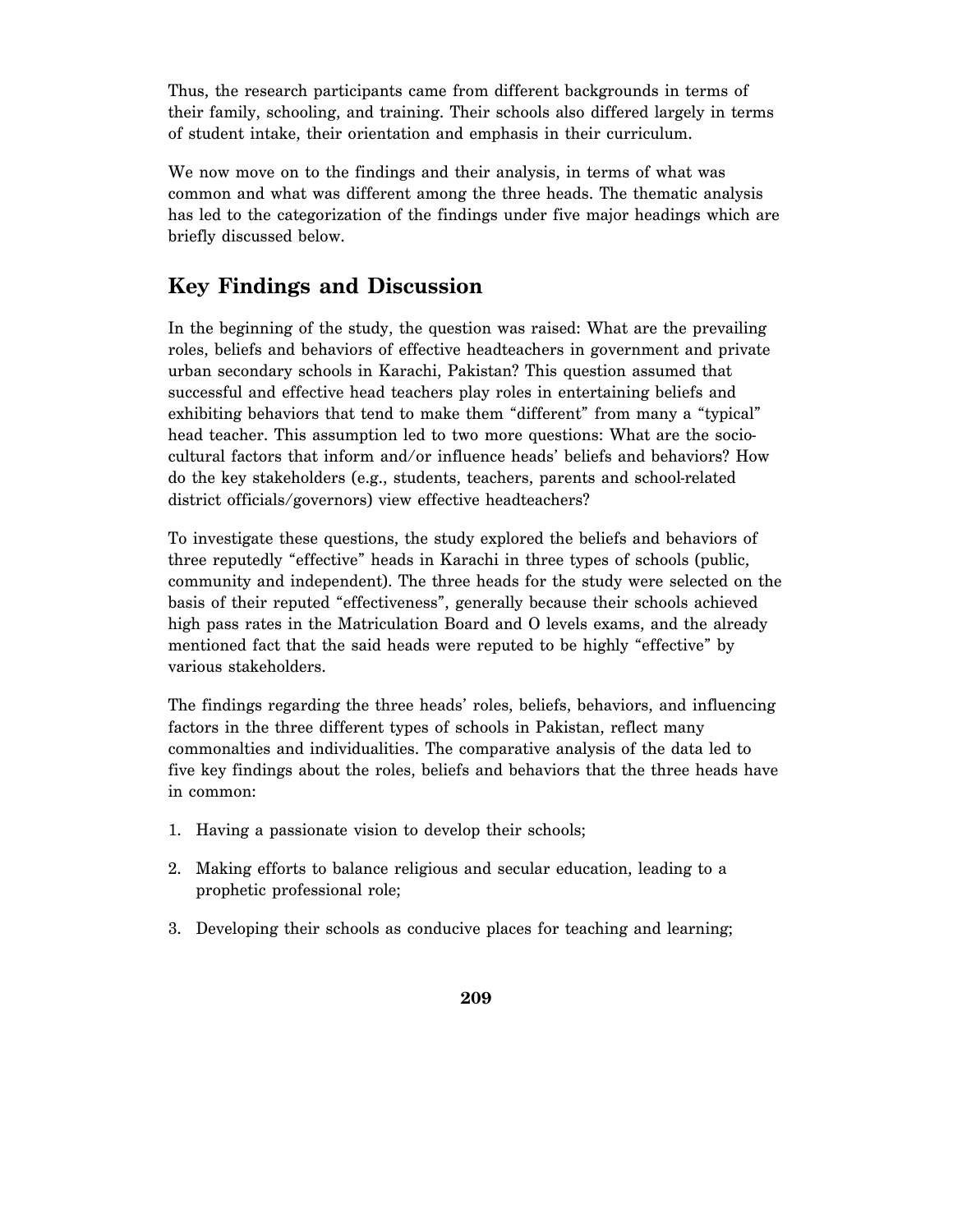- 4. Developing teachers as part of school development and delegating responsibilities to them to help encourage leadership; and
- 5. Fostering collaborative relations within and productive relations outside their schools.

These five major areas of effectiveness are briefly explained below:

#### **A Passionate Vision to Develop Schools**

All three heads – Naz Sahib, Fatima Apa and Khadija Apa – have some common and some differing visions for their schools.

All three heads' visions focus on developing students as moral beings while providing them with good secular education, through building their schools as enabling places of teaching and learning, and achieving success by creating teacher leadership. However, they differ in their rationale, strategies and aims for achieving their visions.

Naz Sahib has a vision of learning that makes sure his students develop morally and achieve a high pass rate in the Board exams, creating many successors and improving his school's conditions. He has focused on these priorities since he joined Gharibnawaz School. He has a relatively stronger sense of performanceefficacy than his peer public school heads, believing that he can make a difference in his students' lives. He thinks that all his students should and can succeed and go to the next stage of their education. He also emphasizes character building by providing many extra-curricular and curricular activities, meant to engender Islamic religio-moral qualities. He also struggles to make a difference by improving the school environment physically and socially so that teachers can teach and students can learn in a proper atmosphere.

Fatima Apa's vision centers on her belief in creating, in her words, a "leaderfull" school, and her desire to develop students faithful to their "Jamat" yet capable of living in the modern world with skills such as English language, critical thinking and computer literacy. She is optimistic that she would be able to achieve her vision within a couple of years through her teacher-education programs within and outside the school. Fatima Apa is struggling on two fronts: First, she is trying to develop teacher leadership by giving the teachers her personal encouragement, appreciating their work and providing leadership opportunities; secondly, she struggles to convince the Board to raise the compensation package for teachers in order to retain the good teachers who otherwise would leave due to monetary dissatisfaction.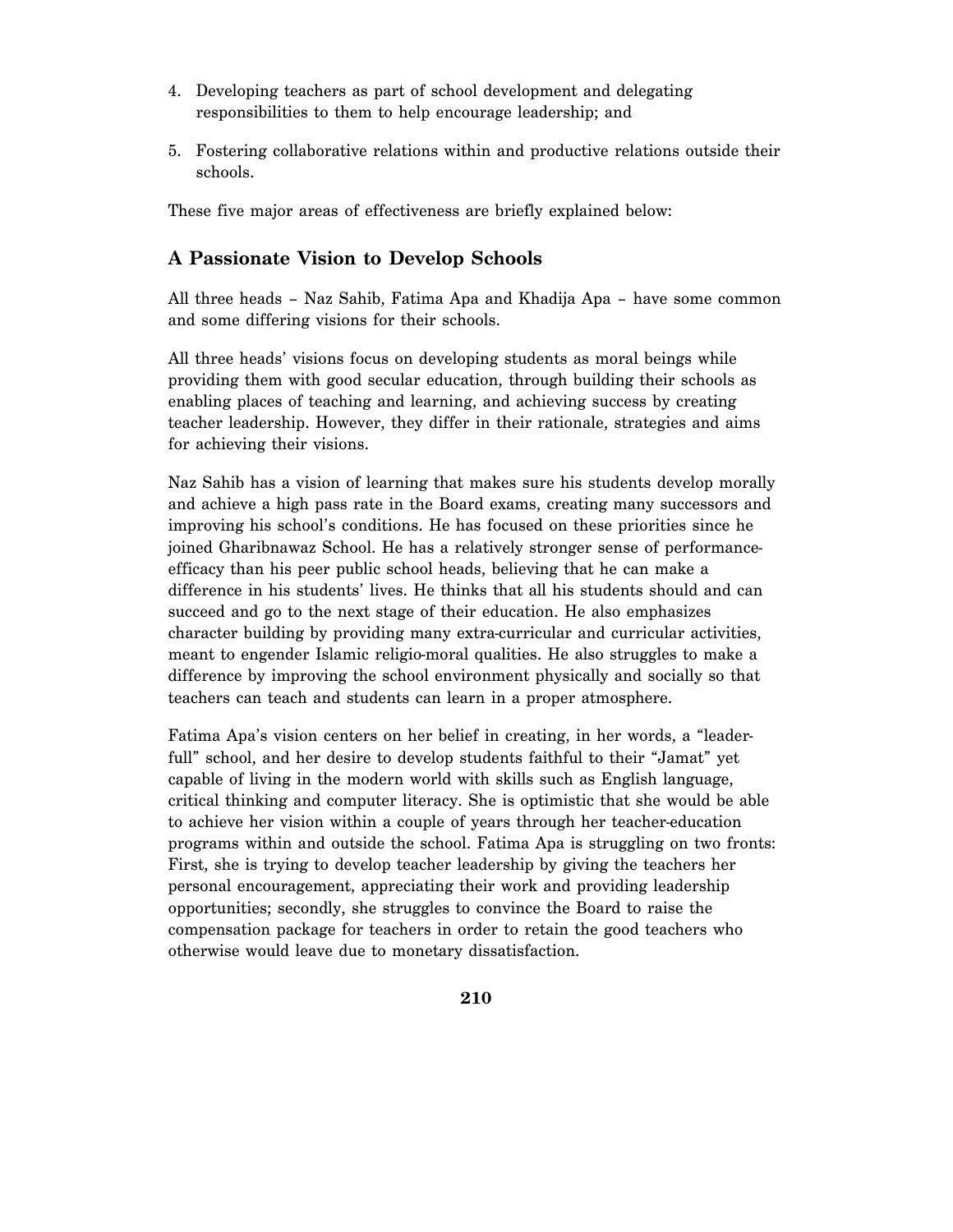Khadija Apa's main vision rotates around the axis of Islamic-values-based education, coupled with the best possible secular education. She shares a strong desire with the other two heads, making sure her students achieve a very high pass rate in the final (O level) exams. Moreover, her vision is to develop students in such a way that they make a difference in the world. Her vision for her school is to develop it as a highly competitive organization underpinned by the religiomoral values, trying to balance the sacred and secular.

#### **Balance Between Religious and Secular Education**

All three heads are committed to providing a balanced and integrated religious and secular education, which the government and their stakeholders also expect. In actual practice, this means that all three schools emphasize moral and religious education besides secular subjects like Science and Math. All three heads encourage Islamic values and character building through curriculum as well as extra-curricular activities, though they relate to these values in different ways and to different degrees. These religious values include belief in one God, in God's communication to human beings through the channel of prophecy, in the Divine Books, in equality of humanity, in balance between reason and faith, in respect for human dignity, in moral virtues like respect for teachers and parents, in the Day of Judgment, and in the importance of prayer. These general, key concepts are explicitly or implicitly repeated in the curricular, extracurricular and informal experiences, which all these secondary schools provide to their students. These values are explicitly emphasized in assemblies, Islamiat courses and texts, and heads' addresses given in their ceremonial capacities.

Fatima Apa is mindful of her community's values and traditions; she attempts to integrate and balance the community's traditions, general Islamic education and at another level, secular education. This integration takes place at two levels: curricular and the extra curricular. A substantial chunk of curricular lessons involve Islamic concepts, and examples, which are supplemented through extracurricular experiences like celebrations of community's sacred historic personalities, festivals, and prayers. Khadija Apa's vision is particularly underlined by her desire to impart religious values and the purpose of life to her students and stakeholders. She does this by trying to create a balance between Islamic teachings and modern, Western secular subjects like computer skills, critical thinking and English language skills.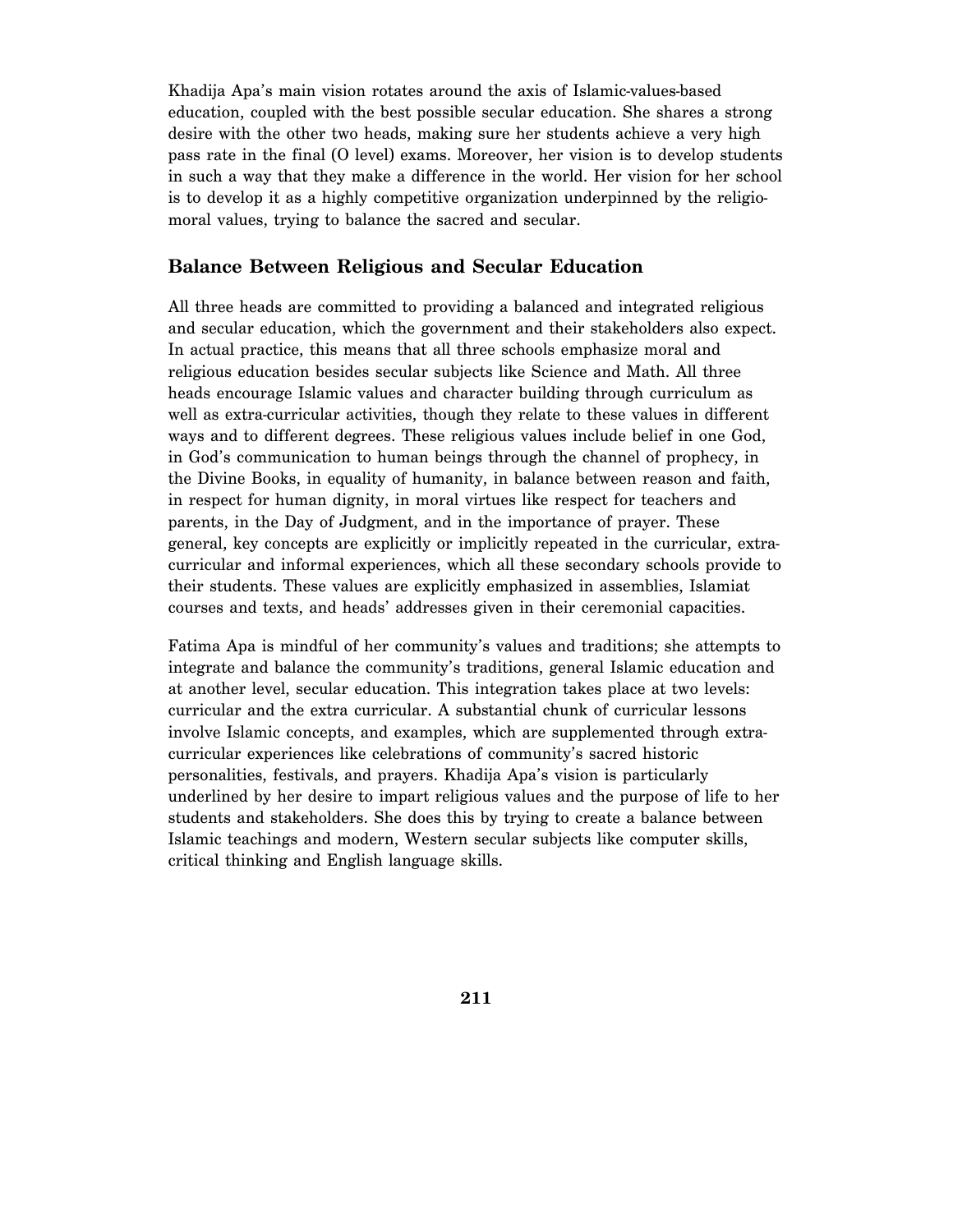#### **Developing Schools as Conducive Places for Teaching and Learning**

Although their school contexts differ in their school structures and cultures, all three heads focus on creating enabling environments for better teaching and learning. Naz Sahib, despite limited resources, struggles to provide a decent environment for his teachers and students by providing basic physical facilities.

On the other hand, many public and private school heads would envy the resources that both Fatima Apa's and Khadija Apa's schools provide, with their modern computers, libraries and other well-structured facilities. These heads focus on maintaining, upgrading and adjusting their facilities as new needs arise and as their priorities change with time.

Fatima Apa's Board primarily ensures structural adjustments like maintaining the buildings, but she looks after the existing facilities, adjusting them to her teachers' and students' needs. She also adds or builds on the existing facilities; for instance, adding teaching material in the classrooms, buying audio-visual materials, adding curricular materials, restructuring her office or re-designing spaces like the Social Area.

Khadija Apa has to think about the whole structure of buildings, facilities and resources as the owner of the school. She has a custom-made school building and keeps on adding or improving facilities, for example, building or expanding library facilities or computer rooms.

Though differing in emphasis, all three heads focus their attention on their schools' environments in order to ensure that their schools are safe and socially conducive places for teaching and learning.

These measures tend to add to the attraction and reputation of their schools.

#### **Developing Teachers and Delegating Responsibilities**

Teacher development to encourage teacher leadership is common to all three heads, though with different aims and priorities. Fatima Apa and Khadija Apa have more or less the same goal: to develop teachers professionally, as part of their organizational philosophy; they equate teacher development with school development.

Both encourage teachers to engage in inside- and outside-school professional development, for which they provide support by giving them leaves or letting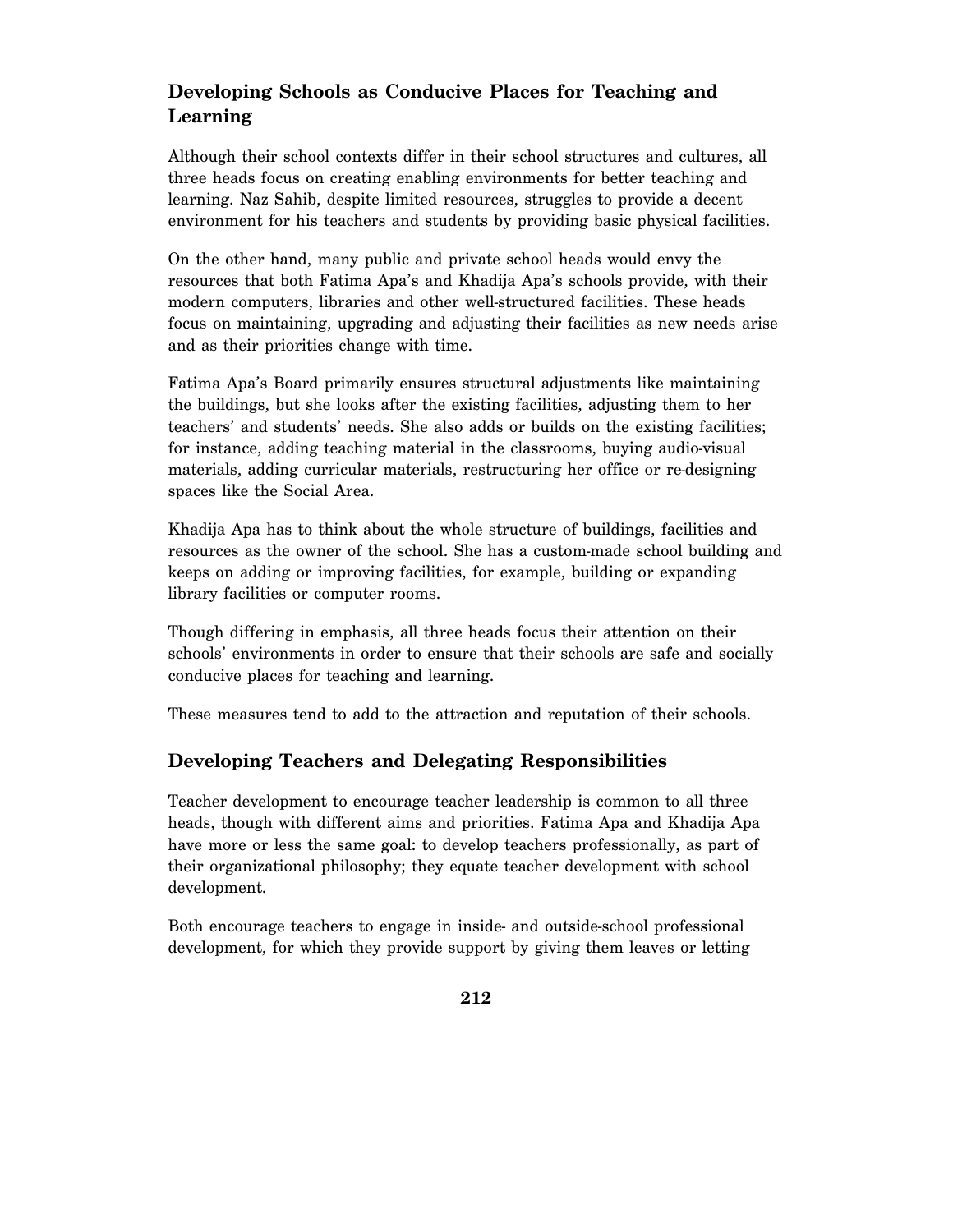them use their school time to attend courses. Both heads themselves also attend professional development programs in order to develop themselves, as well as to provide an example for their teachers.

Naz Sahib faces a different situation: his District Office selects teachers for professional development courses. As a result, he focuses on teacher development through assigning school responsibilities within the school through committees to create what he calls his "successors". He argues that he wishes to develop teachers in such a way that even if he were to be removed from the school, his school improvement efforts would not be undone and that no vacuum would be created in his school after his departure.

All three heads delegate various levels of responsibilities to their teachers for different purposes. While Naz Sahib delegates partly to create his successors, and partly to help the school run smoothly, particularly in his absence.

Fatima Apa and Khadija Apa delegate because they need support to manage their large schools, and also because they want to develop their teachers' leadership abilities. Fatima Apa wants to create a "leader-full" school.

Khadija Apa wants her teachers to provide an example of Islamic values and to simultaneously provide quality education. The essence of all the three heads' intention is to develop their teachers in making their schools as effective as possible.

#### **Fostering Relations Within and Outside School**

All three heads share the idea of building relations inside and outside the school, but their methods differ. They try to develop collegial and collaborative relationships among their staff by appointing committees, groups and teams for different purposes. Naz Sahib has constituted many committees like the Discipline Committee and the Literary Committee.

These work informally and usually meet when the need arises. Fatima Apa and Khadija Apa also appoint committees and societies to work, but on an ongoing basis and not just sporadically as in Naz Sahib's case. Their committees work mostly on curricular, pedagogical and other extra-curricular activities to design and implement changes.

In all three schools, teachers have varying levels of collegiality and collaboration. While Khadija Apa's school leads in this respect; Fatima Apa falls in the middle, and Naz Sahib at the other end of the spectrum. These variances stem largely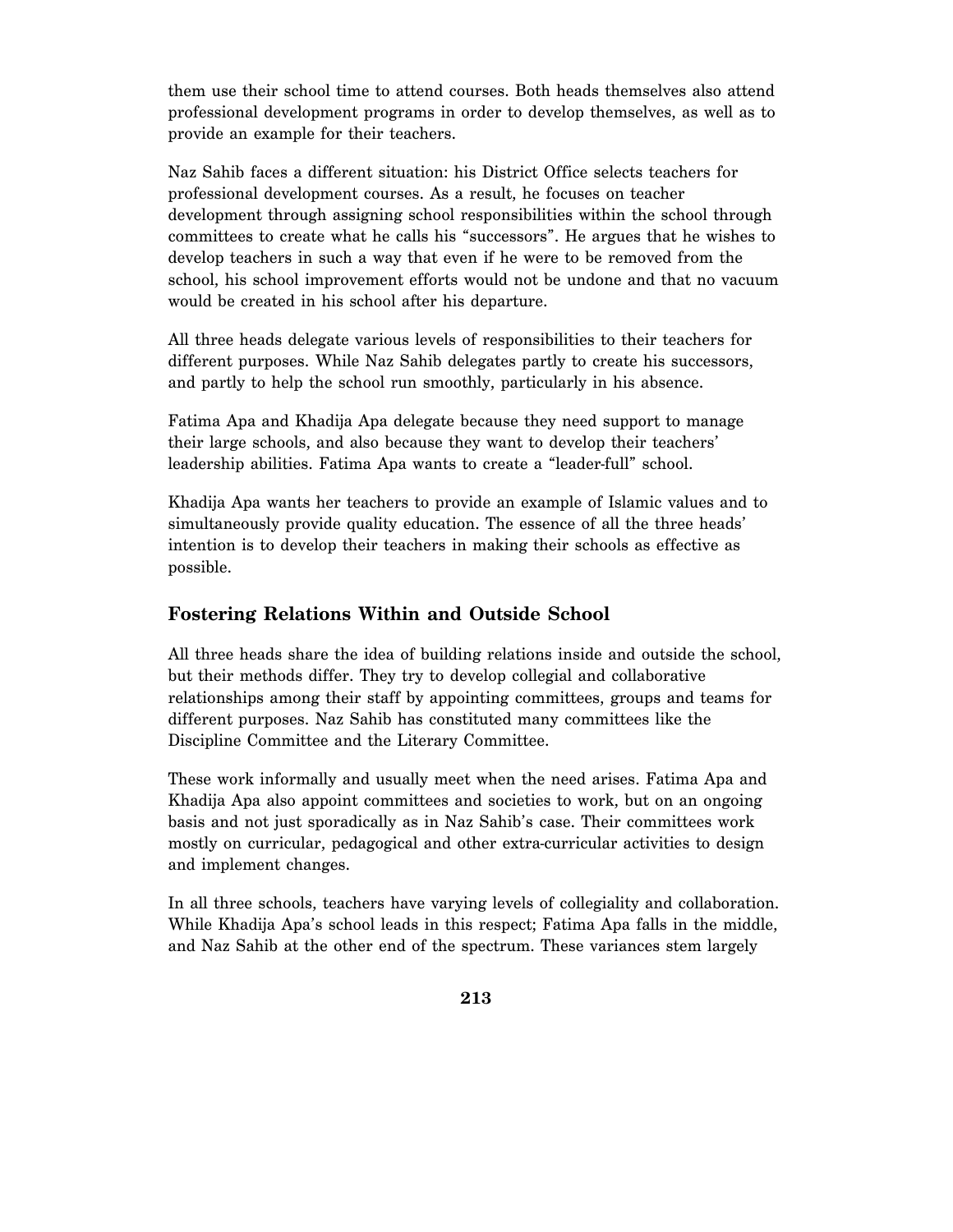from the nature of the curricular approaches and the pedagogical perspectives adopted for implementing the curriculum.

All in all, the findings show that the heads focus on five key areas: vision building, teacher development, providing an enabling school environment and emphasis on relations building; along with a balanced education both inside and outside school.

These are the major key areas these heads focus on. They have some common strategies for fulfilling these objectives, yet they take different approaches, largely due to their organizational needs and their own approaches to school development.

## **Conclusion**

If leadership is about leading people to goal fulfillment, these heads do just that. All three heads - Naz Sahib, Fatima Apa and Khadija Apa – strive to invest their lives into making the world of the young a little better or happier. They want to give their students something to stand on in life, whether a good career (Naz Sahib), life skills with tools of communication (Fatima Apa) or a bedrock of values (Khadija Apa).

These heads lead their schools with a singularity of mind, a totality of heart, and a missionary spirit. They have made their schools a success story in a difficult world. Each head tells us a unique story of struggle and leadership. They tell us that a high vision can motivate people to accomplish things generally seen as difficult. Naz Sahib makes a difference in his school, despite the stereotype of public school heads as mere administrators.

Fatima Apa shows that a head can lead a community by providing committed leadership to its schools. Khadija Apa demonstrates the importance of seeing dreams and working towards them. The commitment of all three heads to their individual beliefs and their missionary spirit to serve their communities as prophetic professionals in a country, which desperately needs such dedication, teaches us a lot.

All three heads have shown that struggle gives meaning to life and that success can eventually come, if struggle is authentic, honest, and persistent. Their efforts to raise the quality of education through their preferred roles and practices are a lesson to learn for many headteachers and teachers who are striving to do the same.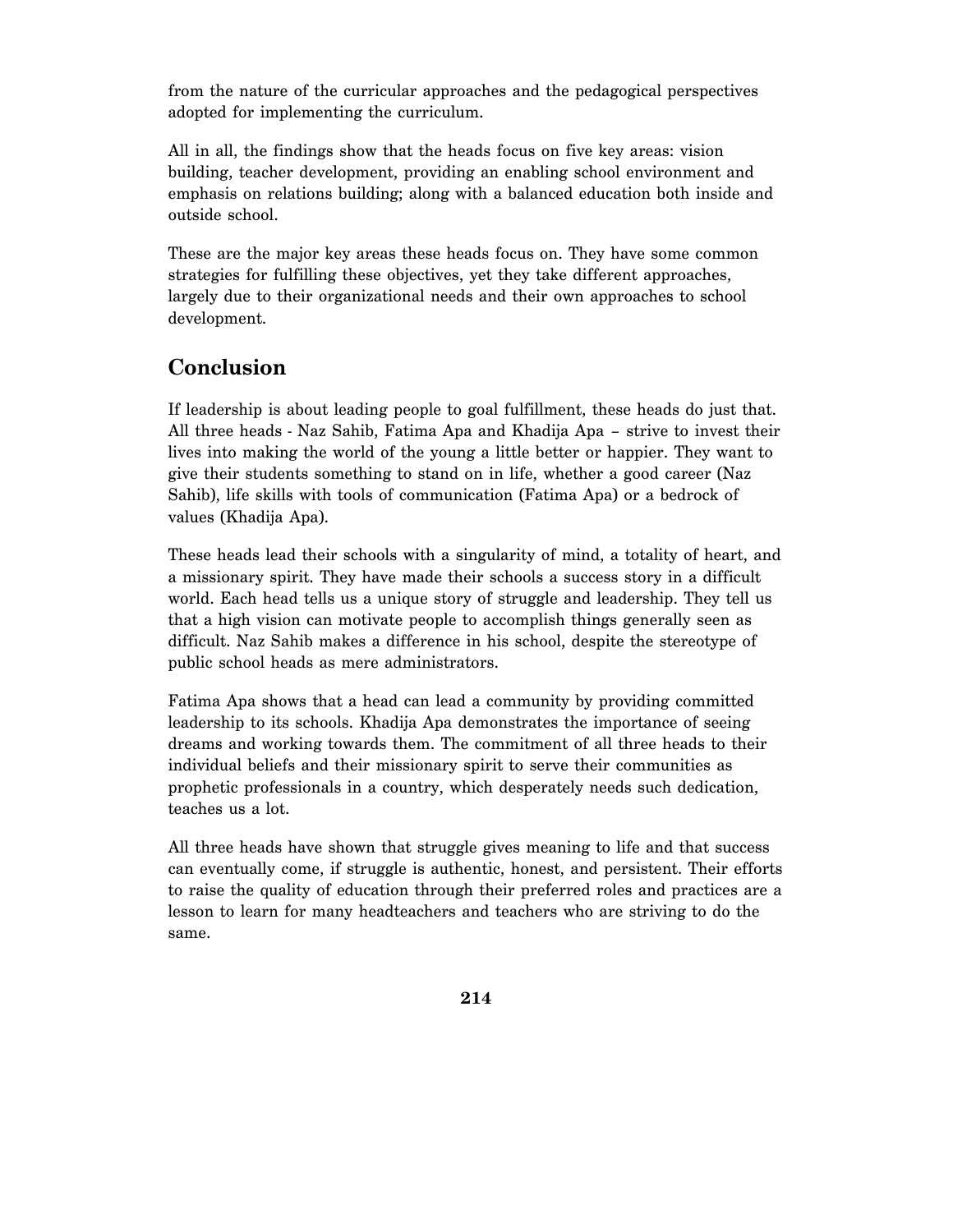## **Future Research**

The heads with whom we worked have strong ideas about Islam and Islamic values, which guide their notions of management and leadership. Future studies could focus on this area and investigate in depth how the heads see the role of religion in their management practices in many ways.

The consequences of heads' actions on students' learning and on teacher motivation offer a second area of exploration; it has to be remembered that influences on, not of, the heads' beliefs and behaviours were explored in this paper.

Third, as this study is limited in scope, future studies need to examine how a larger sample of heads manage and lead their schools, in order to be able to generalize the conclusions of this study and at the same time develop a larger knowledge base on school leadership in Pakistan.

The exploration of the role of the assistant heads or vice-principals affords yet another area of study. These middle-level managers play, after the heads, a major role in all three schools that were studied. Sandwiched between the heads and the teachers, they play a major bridging role between the two power bases. Exploration of their management practices may be a rewarding exercise.

## **References**

- Abdulalishoev, K. (2000). *A study of headteacher's role in managing financial resources*. Unpublished M. Ed. Thesis, Institute for Educational Development, The Aga Khan University, Karachi, Pakistan.
- Bacchus, K. (2001). *The re-professionalization of practicing teachers in the developing countries*. Paper presented at the Ontario Institute for Studies in Education, University of Toronto: Canada, January.
- Bajunid, I. A. (1994). *Towards building an indigenous body of knowledge in educational management*. Paper presented at the 4th National Seminar on Educational Management, Institute Ahmuddin Baki, Getting Highlands & Malaysia.
- Barth, R. (1990). *Improving schools from within: Teachers, parents, and principals can make a difference*. San Francisco: Jossey Bass.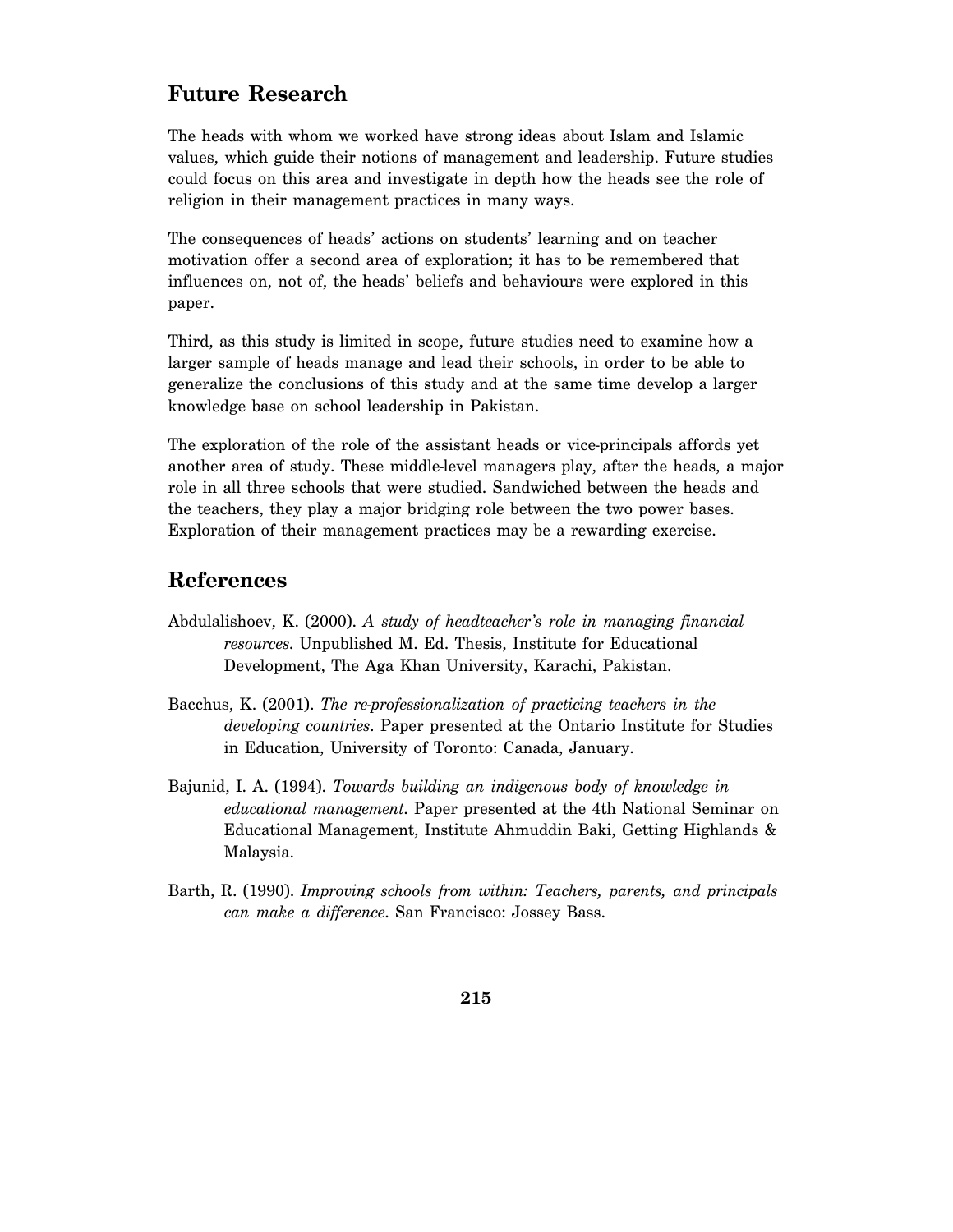- Berrel, M., & Gloet, M. (1999). Reflections on the cultural dimensions of educational administration. *Journal of Educational Administration and Foundations, 14*(1), 10-32.
- Chapman, D. W. (2002). Trends in educational administration in developing Asia. *Educational Administration Quarterly, 36*(2), 283-308.
- Duke, B. C. (1991). *Education and leadership for the twenty-first century: Japan, American, and Britain*. New York: Prager.
- Government of Pakistan (1998). *National education policy 1998-2010*. Islamabad, Pakistan: Ministry of Education.
- Halai, N. (2002). *Munazza's story: Understanding science teaching and conceptions of the nature of science in Pakistan through a life history study*. PhD thesis, Ontario Institute of Studies in Education, University of Toronto.
- Leithwood, K. L., & Riehl, C. (2003). *What we know about successful school leadership*. Philadelphia: Temple University.
- Memon, M. (2000). The future of headteachers and educational leaders in Pakistan: Implications for pedagogical leadership. *Education 2000, 3*(3), 23-27.
- Sapre, P. M. (2000) Realizing the potential of management and leadership: Toward a synthesis of Western and indigenous perspectives in the modernization of non-Western societies. *International Journal of Leadership in Education, 3*(3), 293-306.
- Shafa, M. D. (2003). *Understanding how a government secondary school headteacher addresses school improvement challenges in the Northern Areas of Pakistan*. PhD thesis, Ontario Institute for Studies in Education, University of Toronto.
- Simkins, T. Garrett, V. Memon, M,. & Nazirali, R. (1998). The role perceptions of government and Non-government headteachers in Pakistan. *Educational Management and Administration 26*(2), 131-146.
- Simkins, T., Charles, S., Memon, M., & Khaki, J.A. (2001). *Headteacher approaches to managing improvement in Pakistan schools: Lessons learned from case studies*. Paper presented at the 14th International Congress for